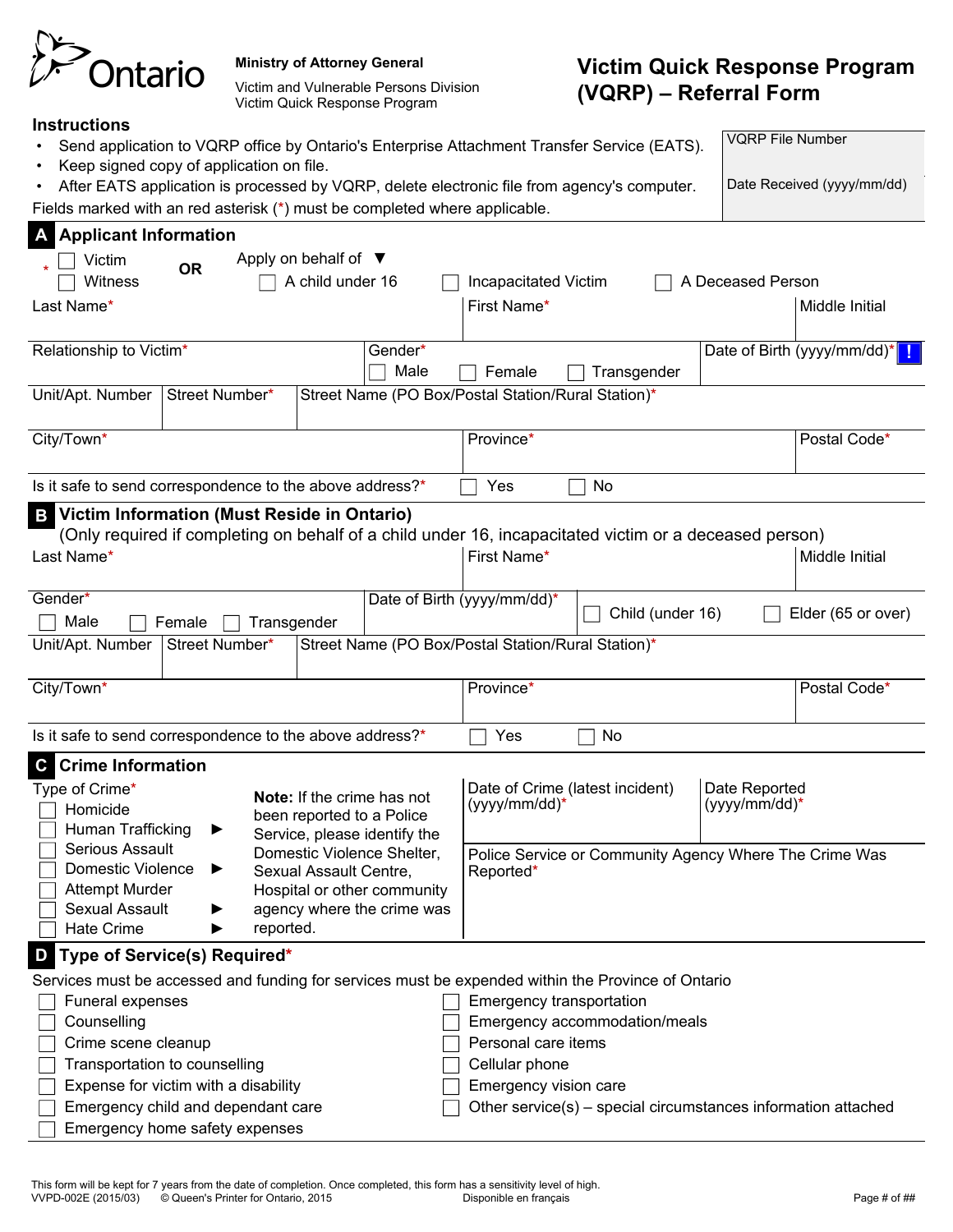#### **Funeral Expense (Funeral Home/Mosque/Cremation Centre Information)**

Name of Facility(s) Selected by the Applicant\*

| Unit Number       | Street Number* | Street Name (PO Box/Postal Station/Rural Station)* |              |
|-------------------|----------------|----------------------------------------------------|--------------|
| City/Town*        |                | Province<br><b>ON</b>                              | Postal Code* |
| Telephone Number* |                | Fax Number*                                        |              |

#### **Counselling (Counsellor Information)**

Name of Counselling Agency Selected by the Applicant/Crime Victim (if applicable)\*

| Name of Counsellor (Last Name) (if applicable)* |             |                                                    | (First Name) (if applicable)* |                                  |     |              |
|-------------------------------------------------|-------------|----------------------------------------------------|-------------------------------|----------------------------------|-----|--------------|
|                                                 |             |                                                    |                               |                                  |     |              |
| Unit Number                                     |             | Street Name (PO Box/Postal Station/Rural Station)* |                               |                                  |     |              |
|                                                 |             |                                                    |                               |                                  |     |              |
| City/Town*                                      |             |                                                    | Province                      |                                  |     | Postal Code* |
|                                                 |             |                                                    | ON                            |                                  |     |              |
| Telephone Number*                               | Fax Number* |                                                    |                               | Is group counselling requested?* |     |              |
|                                                 |             |                                                    |                               | Yes                              | -No |              |

## **E Notice of Collection of Personal Information (Please Read Carefully)**

Personal information contained in or required by this form will be collected and used by the Ministry of the Attorney General, the Victims and Vulnerable Persons Division, the Service Delivery Organization and their authorized representatives or as otherwise required by law, to administer the Victim Quick Response Program (VQRP), including processing, assessing and verifying the information provided. Please be advised that the VQRP may contact the signatory or the Service Delivery Organization, the referral source or other government programs for the purpose of completing, clarifying or verifying information on this Referral Form.

Personal information is being collected for the proper administration of a lawful activity authorized under section 5(4) of the *Victims' Bill of Rights, 1995* and section 5 of the *Ministry of the Attorney General Act.* If you have any questions about the collection and use of your information, please contact the Victim Quick Response Program Coordinator, Victims and Vulnerable Persons Division, 31 Adelaide St E, PO Box 456, Toronto ON M5C 2J5. Telephone 416 326-2546 or toll free at 1 866 320-3350.

### **F Declaration and Consent (Please Read Carefully) !**

I hereby consent to the collection and sharing of the information provided in this Referral Form for the administration of the Victim Quick Response Program. I understand that, except as required by law, personal information will be disclosed only for the purposes of administering the program, as described above, or for the administration of other government programs, such as Ontario Works, the Ontario Disability Support Program or the Criminal Injuries Compensation Board.

I hereby declare that I will not be receiving financial assistance that duplicates this request from any of the following sources

- Private Insurance Plan  **Workplace Safety and Insurance Board** 
	- Criminal Injuries Compensation Board Ontario Works
- - Ontario Disability Support Program Other Publicly-funded Services
- Insurance Plan through place of employment

I hereby declare that I have no other recourse or financial resource to address this immediate need.

I hereby agree that, if I am approved for the program, I will follow the program restrictions.

I hereby declare that I have read the completed application and to the best of my information and belief, all my answers are true, correct and complete. I hereby declare that the service provider is selected by me and I therefore release the Ministry of the Attorney General and the Service Delivery Organization from any quality of service guarantee.

Signature of Applicant\* Date (yyyy/mm/dd)\* National Date (yyyy/mm/dd)\* Pate (yyyy/mm/dd)\*

Do you consent to participate in a client satisfaction survey?\*

□ Yes □ No (Note: Declining to consent will not affect eligibility for the Victim Quick Response Program.)